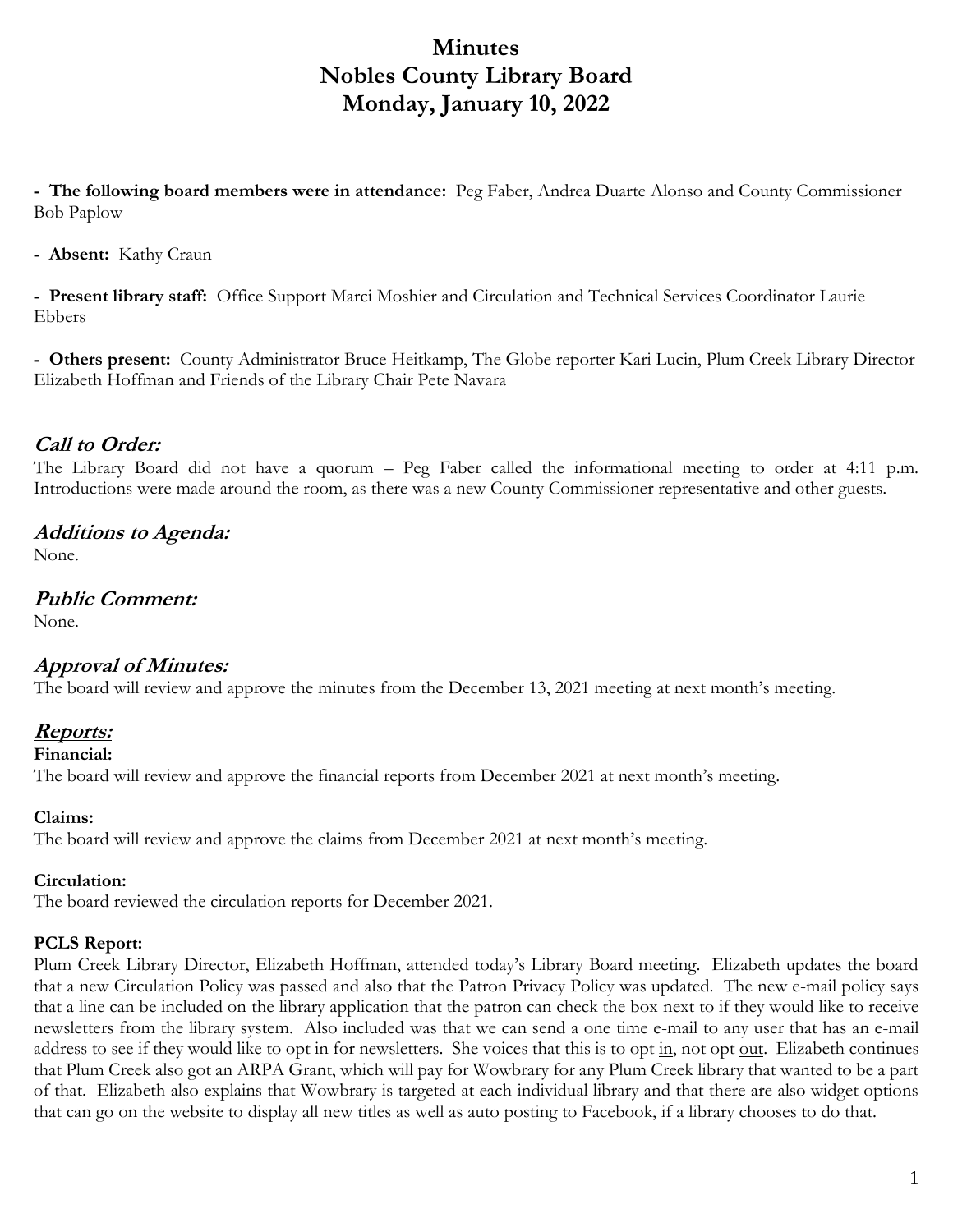# **Old Business:**

### **Wowbrary – Update**

- o See above under PCLS. Bruce Heitkamp adds that staff member, Daniel Mick, has signed our library up and is working on this.
- **Library Strategies – Update**

o Bruce Heitkamp updates the Board that he has talked to Alayne and Nick from Library Stategies. They are all working on getting updated with where things are at as of right now and want to get together at some point. Bruce adds that it helps having today's meeting in the basement, as there are a lot of possibilities down here. He continues that he and Rich in the Maintenance Department have talked about the asbestos tiles, as some of the tiles are broken and are coming up. Bruce voices that while we haven't moved any further and probably have gone a few steps back, that things will get kicked off again. Peg Faber voiced that she is concerned about what can be done with the building, as we have to follow guidelines with a historical building, the disability guidelines and having children in the basement. Bob Paplow expresses to the board that is what the architect is for. Bob continues that the biggest thing is to get everybody on one page of what we want; do some preliminary drawings, see if those work out to code. Then get the architect involved to finalize blue prints so that everyone knows what will happen. Bob expresses that when he applied to become a County Commissioner, he was hearing people say that they wanted a new library building but the reason why they wanted a new building wasn't given, in his opinion. He adds that it's hard to please the public if they don't know all of the information. Bruce wraps up the discussion saying that he will have more information at the next meeting and that things will move at a pace where everyone is informed and that we won't get ahead of ourselves.

### **Library Board Vacancies – Update**

o Bruce Heitkamp updates that admin. was provided with a list of names and they are looking into the districts of where those people are from. He's hoping to reach out to those folks from the districts that Mary and Charlene were in. He continues that they probably won't get through this by the County Board meeting on January  $18<sup>th</sup>$  but hopefully by the February  $1<sup>st</sup>$  meeting.

# **New Business:**

# **Introduction of Plum Creek Director, Elizabeth Hoffman**

Introductions were done at the beginning of the meeting. Peg Faber thanks Elizabeth Hoffman for being here and Elizabeth voices that she appreciates being invited.

# **Library Director Position**

Bruce Heitkamp updates the Board that we are looking to a new future with a new director, as we parted ways with the past director and we wish him well. He continues that they are in the process of looking at the job description that they have and who they're looking to fill that role. The vacancy notice isn't out; this is an opportunity to see what the starting point is again. Bruce expresses that he has a wish list in regards to getting something to where we can have a wide degree of possibilities and a good applicant pool. Bruce opens this up for discussion – some of the minimum qualifications are a Bachelor's degree in Library Science and a minimum of 5 years of library experience. Elizabeth Hoffman speaks up that she comes from an education field and that Bachelor degrees of Library Science are very rare. She adds that some libraries in South Dakota are or were looking for Library Directors, such as Aberdeen, Huron and Madison; it might help to look at what they're asking of in their job descriptions. She adds that most Library Directors have a Masters of Library Science. Bob Paplow adds that his personal feeling is that it would be nice to have a good pool to pick from and to interview. Peg Faber adds that a Liberal Arts degree would have a wide range of knowledge as well and might me a good place to start too. Bruce Heitkamp expresses that this is the  $4<sup>th</sup>$  hire in just a few years and that his concern is getting an applicant pool where they can get a good fit for continuity to the staff and library. Pete Navara questions if the five years of experience is a little restrictive? Staff member Laurie Ebbers voices that it's good to have at least five years of library experience and hopefully with supervisory experience too. Elizabeth Hoffman agrees that five years of library experience seems reasonable to her as well as experience with management. Bruce Heitkamp says that they will continue to look at that. He is hoping by the end of next week to have the vacancy notice out, if not this week.